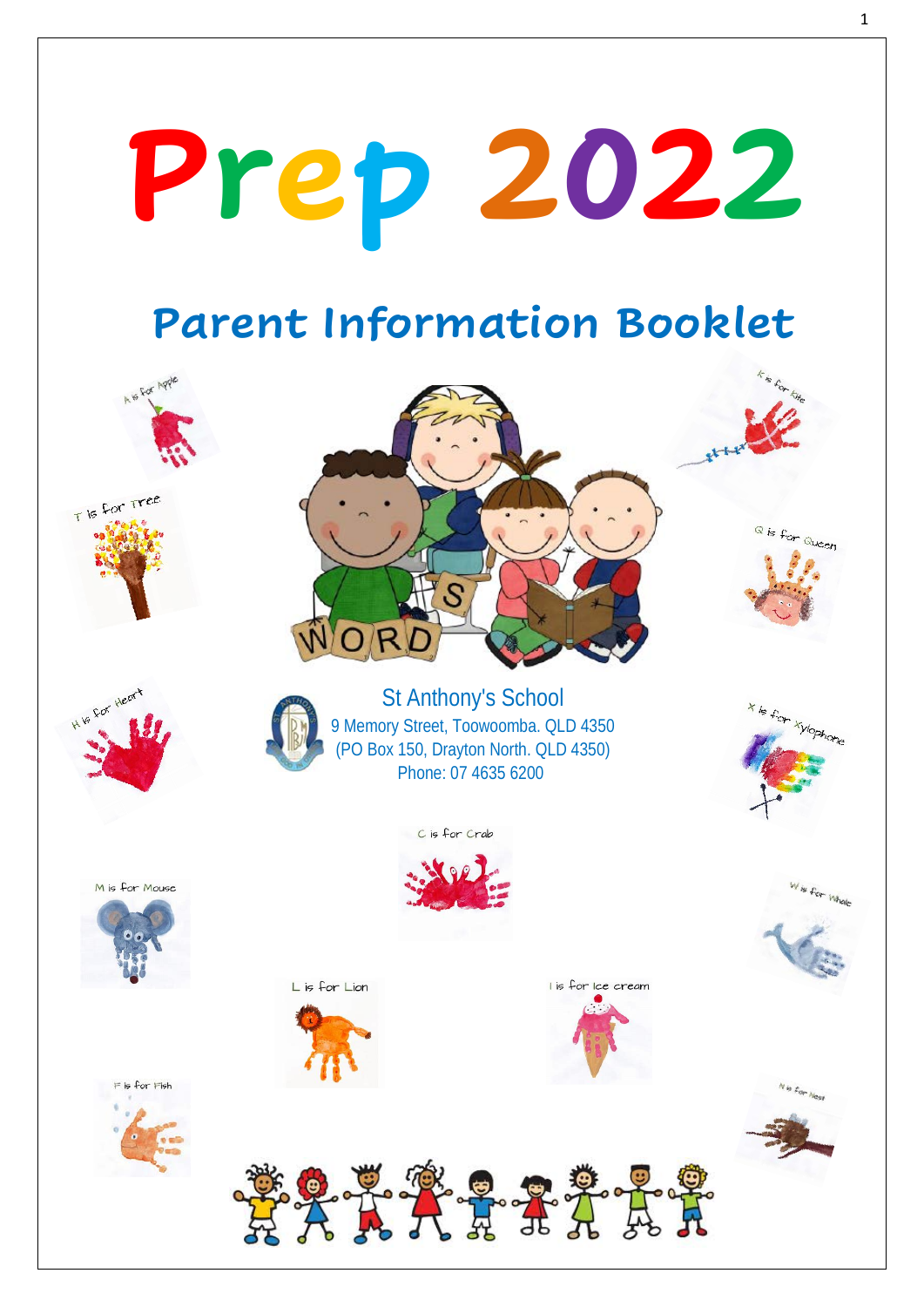## **Welcome!**

We are delighted you will be part of Prep 2022.

St Anthony's School provides a warm, friendly environment that fosters and challenges students to achieve their best and prepares them for their school life.

Our school is committed to working in partnership with parents to provide high quality education and care to enable every child to experience academic success and to know the face of Jesus.

#### Principal: *Mrs Louise Pfingst*

As a school we foster 'The St Anthony's Way' with a focus on these learning behaviours:

- Be engaged
- Be curious
- Be a communicator
- Be persistent
- Be proud

#### **Outline of the school day**

- $8.30 10.40$  Learning
- $\bullet$  10.40 11.20 First break
- $11.20 1.20$  Learning
- $\bullet$  1.20 1.45 Second Break
- $\bullet$  1.45 2.50 Learning



## **Love of Learning**

.<br>Be engaged | Be curious| Be a communicator| Be persistent| Be proud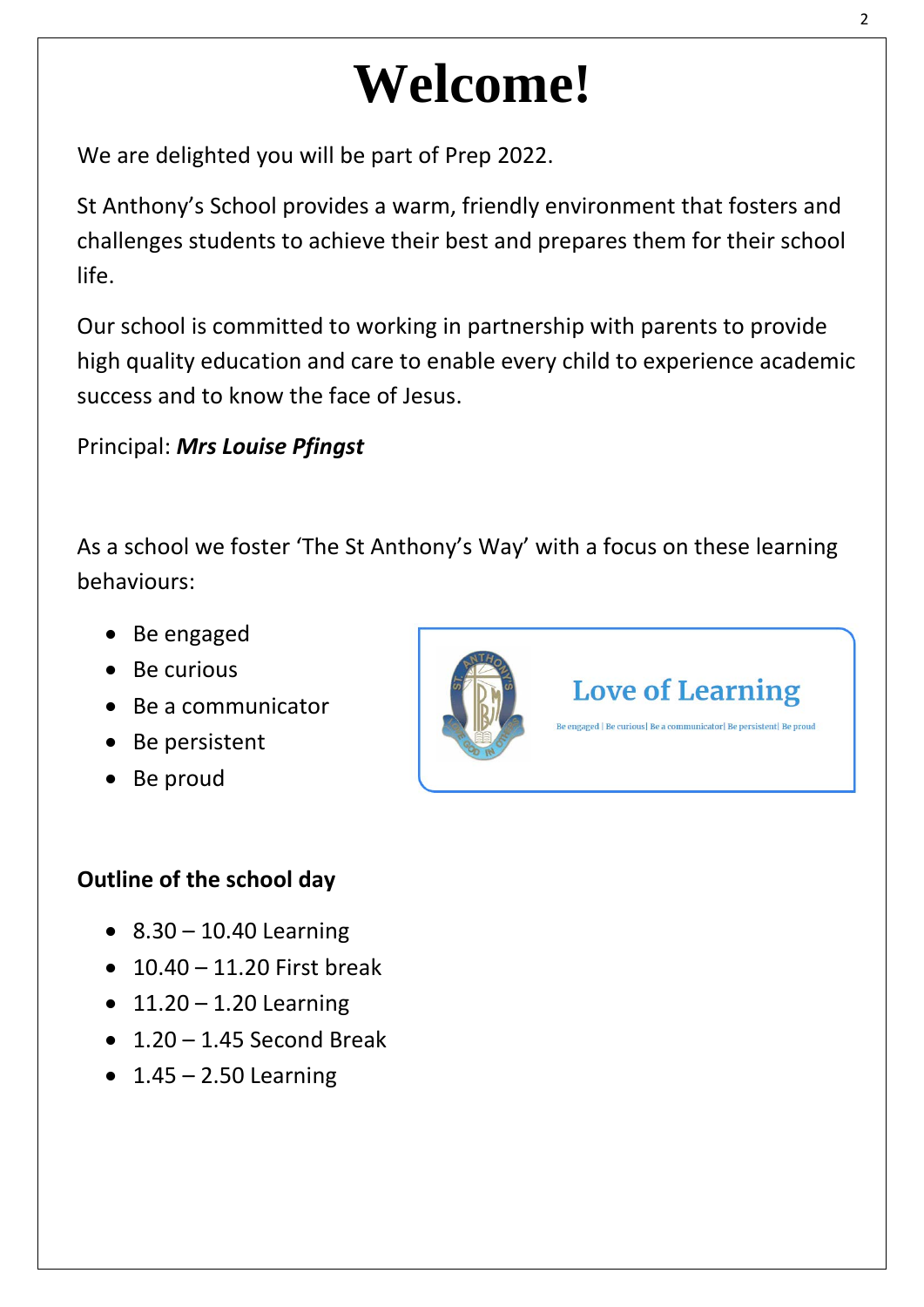Doors open at 8.30 a.m.

You (or another adult) must bring your child **into** the Prep room at the beginning of each session and collect him or her from the Prep room at the end of the session. A responsible older sibling may perform this task – please discuss this with the teacher. Under **NO** circumstances is your child to come in from the street unattended or be left unsupervised before the door opens at 8.30 a.m. Staff should be advised in writing or by phone if another person is collecting your child or if your child will be absent for the day.

#### **What to Wear to Prep**

The Prep students are required to have and wear the following components of the school uniform:

- $\triangleq$  School Bag with Logo.
- School Hat with Logo (reversable with sport's house colour on the inside).

#### **Summer/Winter Uniform**

Prep students wear the same uniform for winter and summer.

- $\triangleq$  St Anthony's school sports polo shirt.
- St Anthony's blue school sports shorts.
- St Anthony's blue sports socks (with two white stripes).
- **E** Plain black school shoes/joggers. (Velcro)
- $\triangleq$  St Anthony's tracksuit may also be worn during colder months.
- $\pm$  St Anthony's fleecy pullover
- $\triangleq$  St Anthony's beanies and scalves

Please name all items of clothing including both socks and shoes.

The uniform can be purchased from St Ursula's College Retail Outlet at the corner of Warra and Rome Streets.

Our Parent Partnership Forum also run a second-hand uniform clothing pool once a month.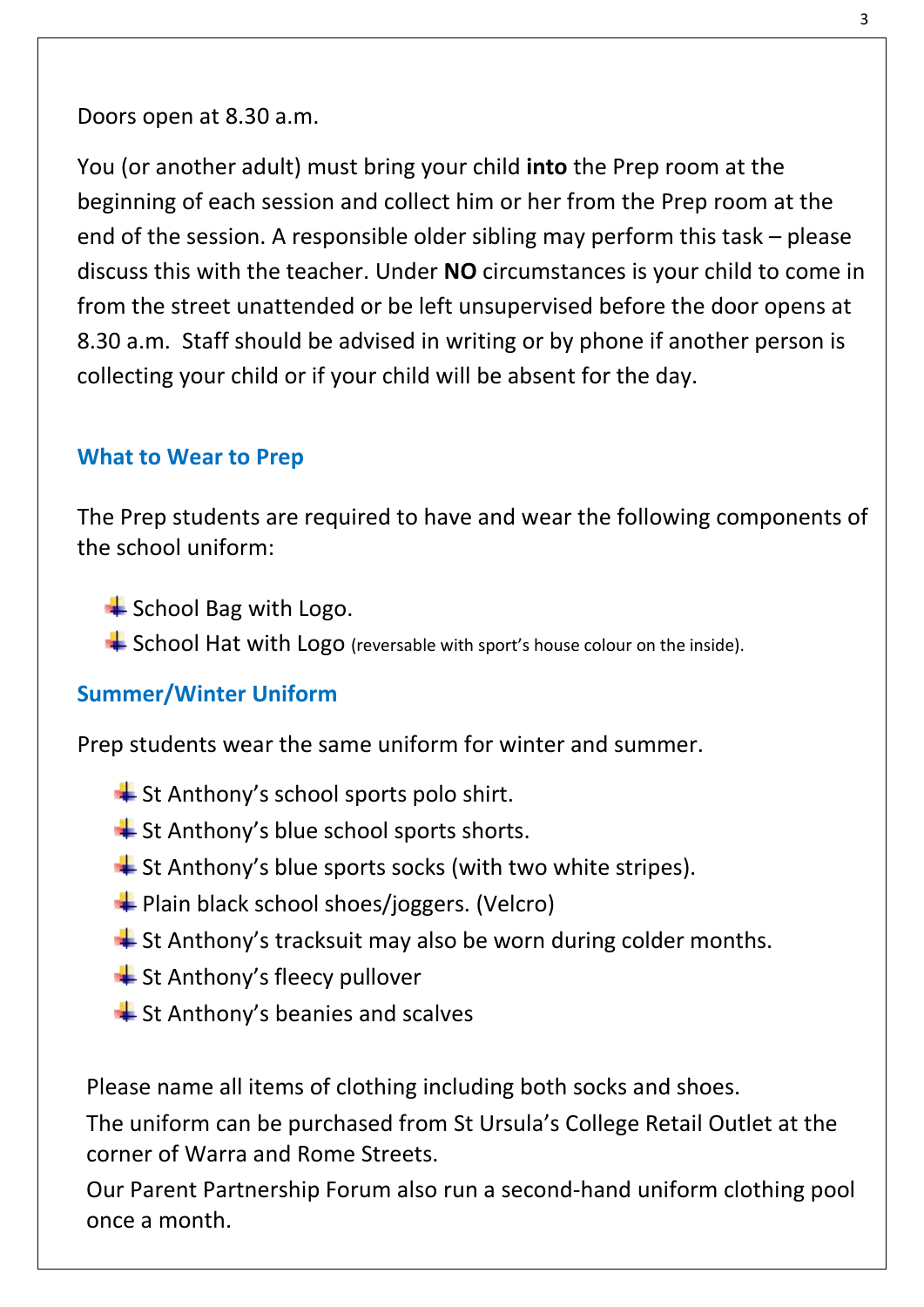$\overline{A}$ 

### **Each day at Prep your child will need**

- A School Hat
	- School Policy is "No hat, No play."
- $\blacktriangle$  A Healthy Snack and Lunch such as
	- A piece of fruit or fruit cut up in a container for fruit break
	- Sandwich/salad, fruit or yoghurt for first break
	- A sandwich or crackers for second break
- $\triangle$  A bottle of water

#### **Please also supply**

- $\ddagger$  1 small cushion with removable cover (named)
- $\overline{\phantom{a}}$  A library bag approx. 40cm x 40cm
- $\triangleq$  School Supplies from the requirements list
- $\triangleq$  Spare clothes in a named zip lock bag.
- $\pm$  2 sets of underwear

**Please name ALL articles that come to Prep** (especially hats, socks & shoes)

### **Snack Times**

Please pack healthy food in your child's lunch box.

The children are encouraged to eat healthy and sustaining food at first break before eating anything else. Children are often **very hungry** at this time, so you may want to pack sandwiches in two separate packages – one for first break and one for second break.

In the interest of healthy eating habits please *do not include* chips, lollies, chocolate covered muesli bars, rollups, soft drink or popper juices. We also ask that no nuts or products containing nuts are brought to school.

#### **Tuckshop**



Tuckshop days will be Tuesday, Wednesday, Thursday for both breaks & Friday first break only in 2022. Simply set up an account at www.quickcliq.com.au and order online as required. Tuckshop is delivered to the classroom for the Prep children.









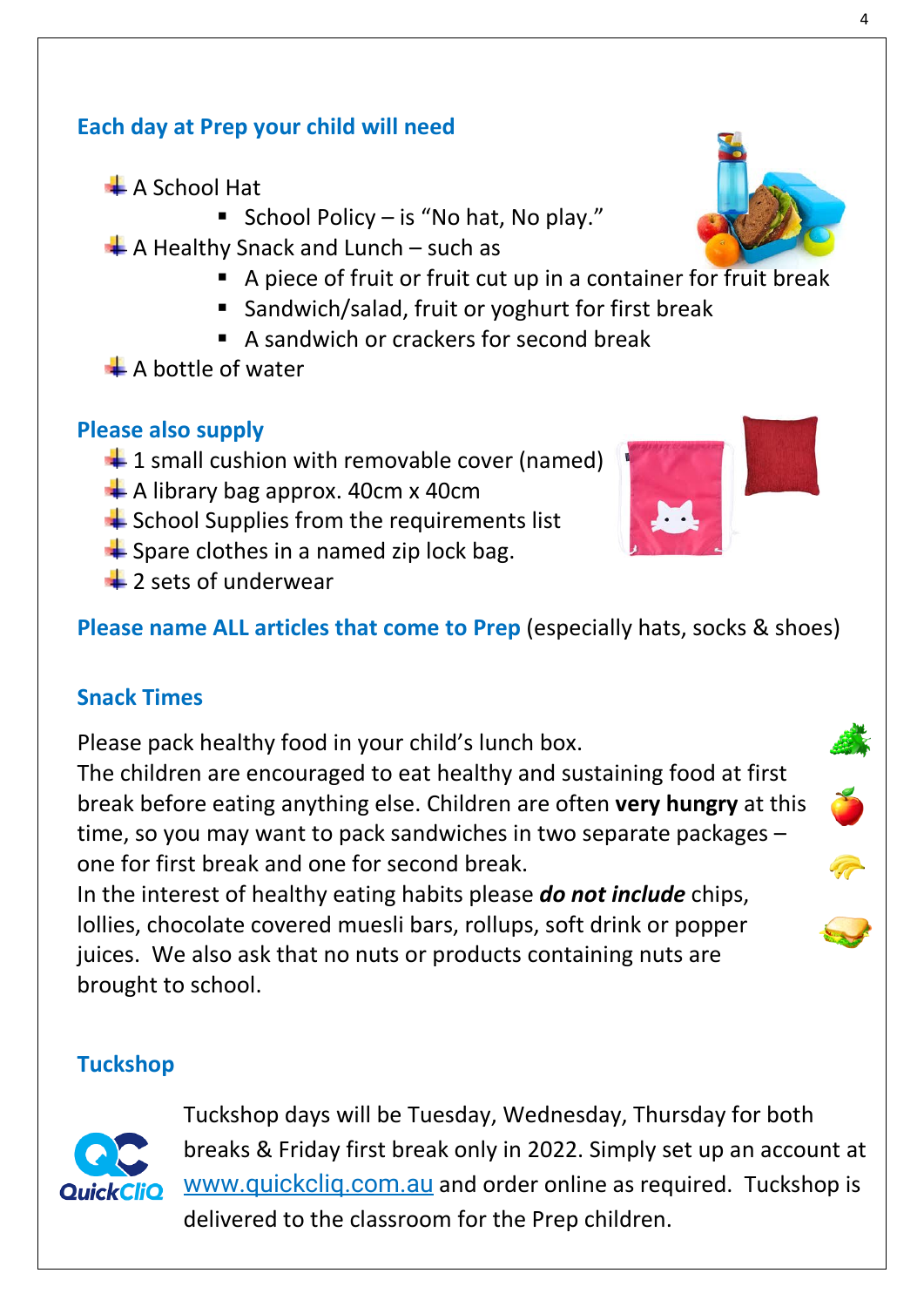#### **On arrival at Prep each day children**

- 1. Sign In
- 2. Place water bottle and fruit (for fruit break) on the trays provided.
- 3. Put bag away.
- 4. Sit on the mat.

We encourage children to do these jobs themselves to promote **independence and responsibility**.

In the early days, children will do activities at the tables while waiting for the rest of the group.

#### **School Involvement**

Prep children are involved in all school activities. Once they are settled, they attend assemblies, Mass, specialist Music and Drama and P.E. classes and sports days. As the year progresses, the Prep children join with the younger grades for lunch and play.

#### **Health Procedure**

For the protection of your child and the other children in the group, **please keep unwell children at home. Usually if you are in doubt as to whether a child is well enough to come to school – he /she isn't!** If your child becomes ill at school, we will call you or your emergency contact so that your child may be taken home. Please ensure your contact details are always up to date.



#### **Prescribed Medication**

Medication is administered by staff, **only** with written permission. Please fill out the Medication Form at the school office. Our staff members are *not* permitted to administer non-prescribed medications like Panadol and 'over the counter' cough medicines.

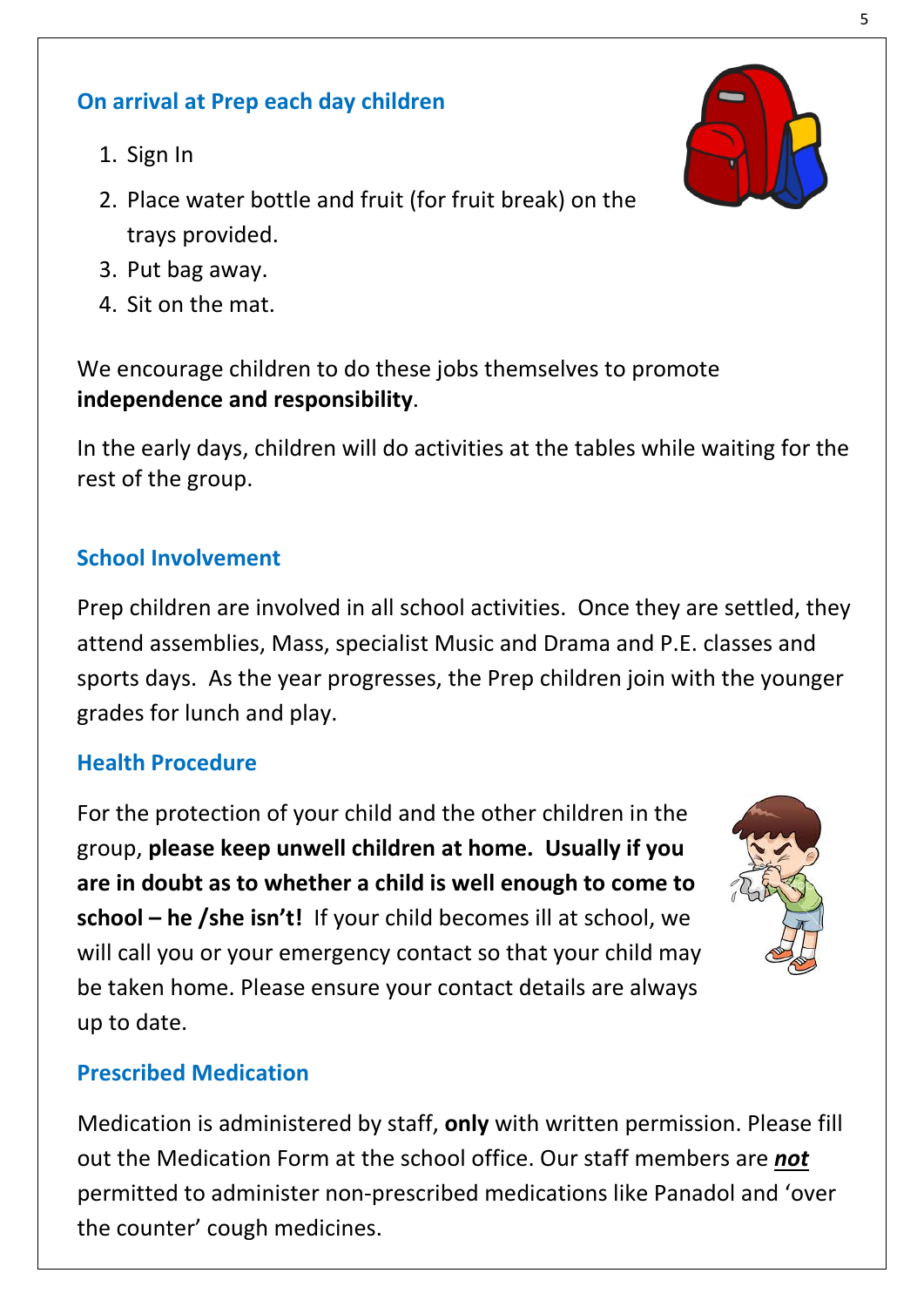#### **Absenteeism**

If your child is going to be absent, *parents must inform the school by 8.30am.* This can be done via email *stanthonys@twb.catholic.edu.au* , phone 46356200 or via the Parent Portal. If you are running late, please report to the office to sign in prior to coming to the Prep classroom. Please sign your child out at the office if you wish to take your child before the finishing time of 2:50p.m.

#### **Parent Portal**

The main form of communication is via the Parent Portal. Parents will be sent a key that will give them access to their child's class information. This will be sent within the first week of school. Parents can download the app 'Sentral for Parents' in the meantime, and create an account, ready for when they get the 'key'. If notifications are turned on, they will still get current alerts from the school.

#### **Library**

Prep children will borrow library books during their library lesson each Tuesday. In Term 1, they will be able to borrow 2 books (own choice). In Term 2, they will begin bringing 2 readers home as well as their own choice books. Please read the books with your child and return them to the library bucket on the following Monday.

Children may only borrow if they have a **library bag** (approx 40cm x 40 cm) and have returned the book from the previous week. It is a good idea to have a special place at home where the library book is kept so that it is not lost, damaged or mixed up with your child's books.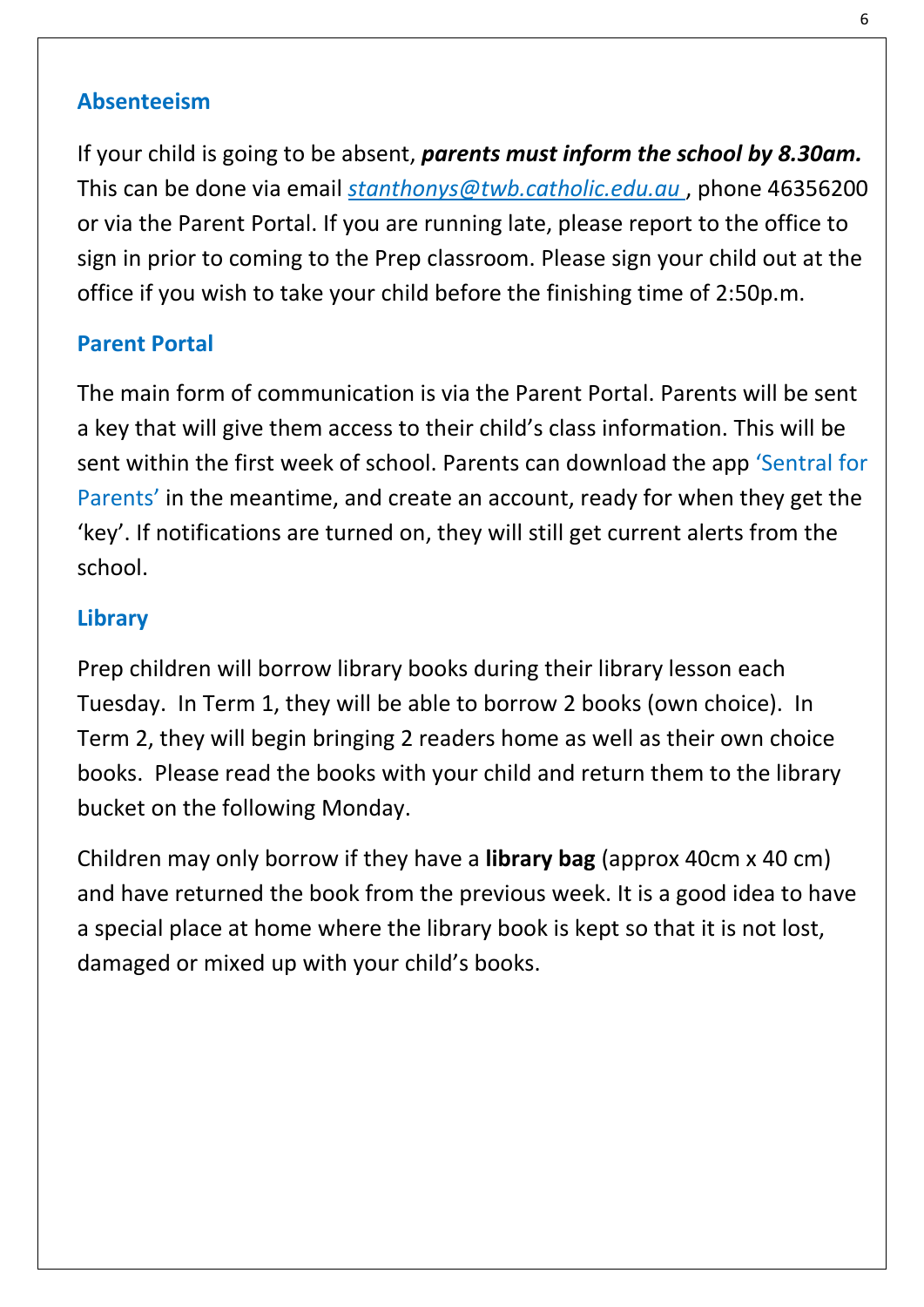#### **Daily Chat and Write2Spell Folders**



Each week, the children will bring home a Daily Chat and Write2Spell Folder. The Daily Chat is an oral language program that promotes discussion and activities about various topics. The Write2Spell Folder will include the letter and number that we are focusing on for the week, looking particularly at direction and formation. These folders will come home with the library books on a Tuesday and need to be returned with the library books on the following Monday.

#### **Show and Share**

A note will come home each term informing you of our Show and Share topics. In Term 1, the children will take turns in bringing home a Sound Box. The Sound Box is to be filled with four items beginning with the same sound as your child's name. On the following day at school, your child will show and share what they have put in the box.

#### **Birthdays**

We love to celebrate birthdays with your children. You are invited to bring a cake to Prep on your child's birthday (or the nearest school day). Small cupcakes would be especially welcome (please check with staff regarding food allergies).

#### **School Behaviour Policy**

St Anthony's Primary School has developed a school wide behaviour policy that is implemented in all classes and across all school situations. Our policy focuses on the inherent belief that every child has the right to be happy and safe at school. Therefore, we support our children in making choices and explicitly teach the following behaviour expectations: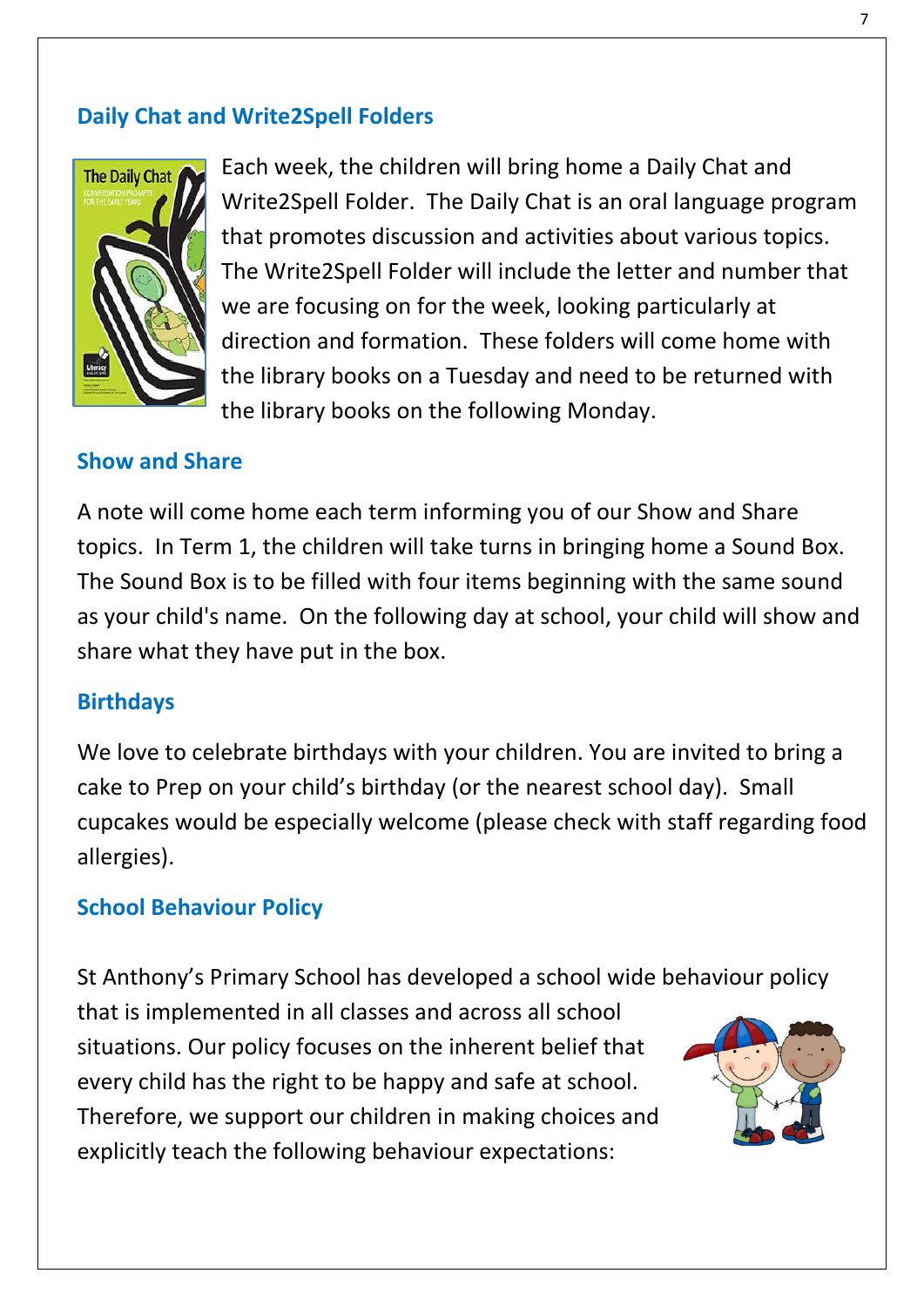- We listen attentively.
- We show respect for ourselves, others and the environment.
- We keep our hands feet and objects to ourselves.
- We follow directions straight away.



The focus is on supporting children to take responsibility for their own behaviour choices.

The emphasis is on the positive, with consequences for inappropriate behaviour. With consistent unacceptable behaviour, children are referred to the Responsible Thinking Classroom (RTC) at first break play time where students work through a reflection:

- What happened?
- Who has been hurt/affected/upset by what happened?
- What would you do differently next time?
- How can we do to support you?

This reflection is taken home for parents to peruse and sign. Parents are always notified.

#### **The Prep Curriculum**

Each child comes to Prep with a different life experience and range of skills. These experiences affect the child's understanding about themselves and the world. The Prep program will build on these experiences.

Children participate in the Australian Curriculum learning areas: **English**, **Mathematics**, **Science**, **Humanities and Social Sciences (HASS)**, **Health and Physical Education, Technologies (Digital and Design)** and **The Arts**. **Religion** focuses on the child's understanding about God and life through: relating bible stories and religious texts to their own experiences and behaviours; exploring Creation, Jesus life and church; and through prayer and celebrations.

Parents are invited to a Parent Information Session at the beginning of the school year where the curriculum is unpacked.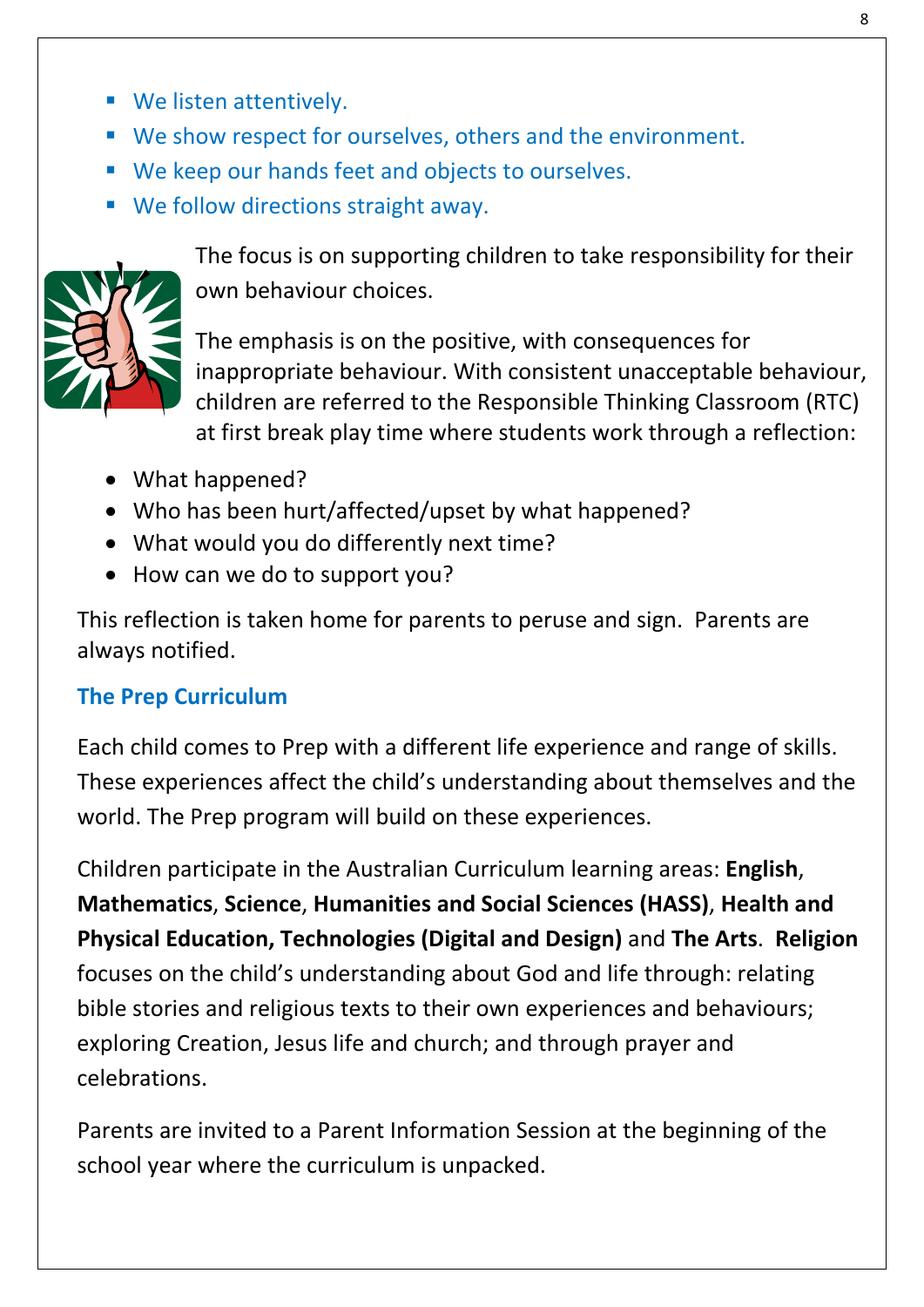#### **Contexts for Learning**

We create five main contexts for learning and development. The five contexts for learning are:

- 1. Play
- 2. Real life situations
- 3. Investigations
- 4. Routines and transitions
- 5. Focused learning and teaching



#### **Play**

Each day your child will have both indoor and outdoor play. It provides a powerful context in which children learn as they actively engage socially, emotionally, physically and intellectually with people, objects and representation. Through play, children use oral language, improve literacy and numeracy and develop imagination and creativity.

#### **Real Life Situations**



These help children build connections between their home, community and classroom experiences. We will have opportunities to do cooking, gardening, reading and writing texts for real

purposes, conducting experiments, making artworks, working on a project or talking with guest speakers.

#### **Investigations**

Children will also have time to do investigations. The teacher will scaffold the investigations by asking questions, posing problems,



modelling, explaining and suggesting alternatives. Investigations involve children interacting with people, objects and representations, e.g. do spiders build a new web each day? Observe/take pictures. Draw conclusions.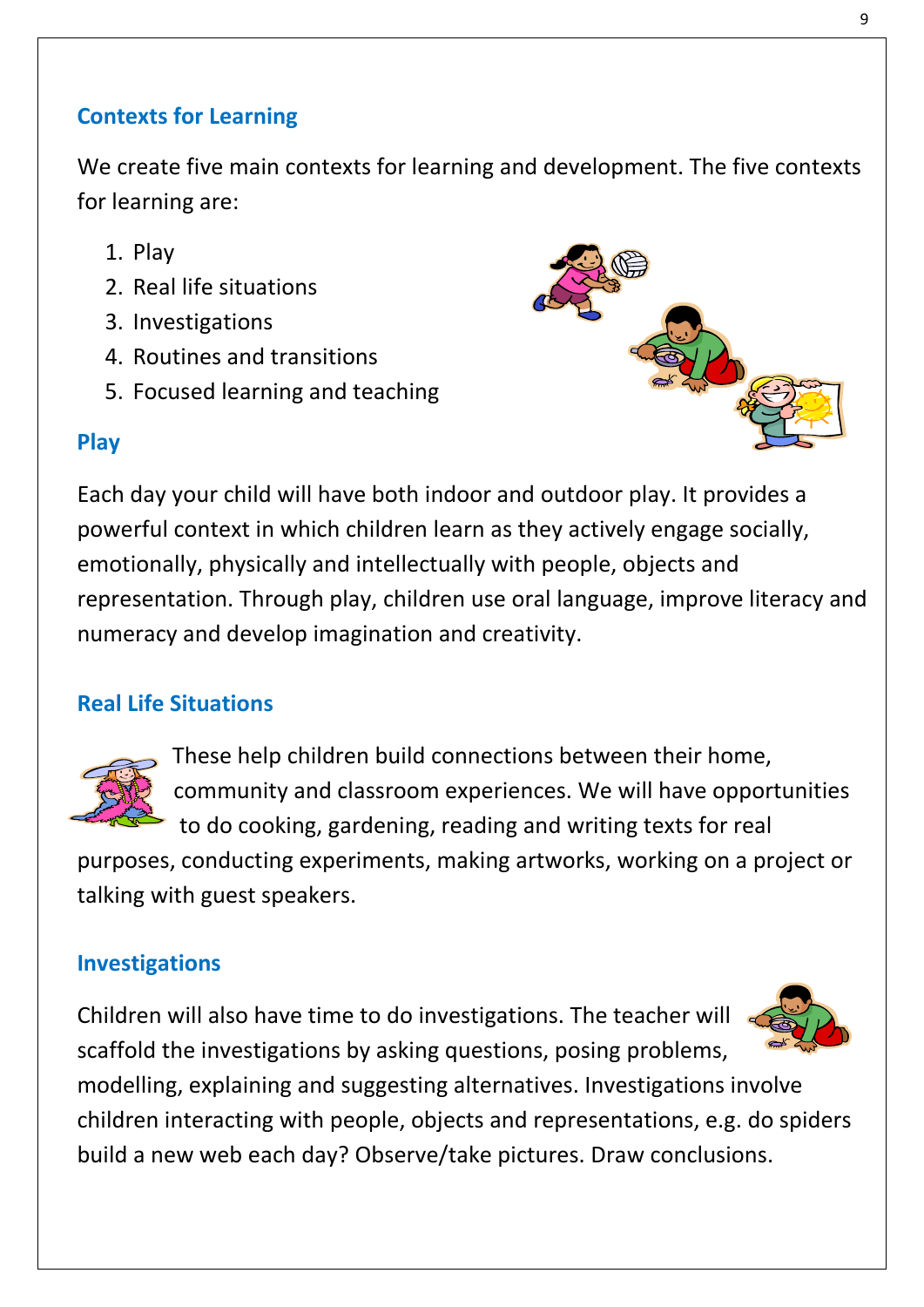#### **Routines and Transitions**

These are very important for a smooth-running day. We go through the timetable for the day in the mornings. Transitions are those times between moving from inside to outside or from one activity to another where the children answer a quick response question which consolidates learning that we've done i.e. letter of the week is 's', tell me something that starts with 's'?

#### **Focused Learning and Teaching**

Focused learning and teaching involves children actively co-constructing understandings with people, objects and representations. Children are supported in making connections as they participate in activities and play.

#### **Literacy**

Prep children need a strong oral language foundation from which to build their literacy skills. A **strong vocabulary**, familiarity with **sentence structure** and **rhyme**, and an ability to respond to **how and why questions** is vital.

- Reading  $-$  cuddle up with a story and make connections between the story and your child's life.
- $\blacktriangleright$  Talking  $-$  chat about things, words and numbers in the environment. Talk about similarities, differences, interesting words. Sing nursery rhymes in the car. Our 'Daily Chat' will help you with topics to share with your child.
- $\blacktriangleright$  Playing throw and catch a ball; board games; pretend play; cooking; make a kite.

#### **Handwriting**

Please use the beginner's alphabet when writing your child's name. The first letter of the name is a capital, followed by lower case. Letter formation is committed to muscle memory, so it is important that children form the letters correctly from the start. As a general rule, we place the child's name in the top left corner of the page. This promotes left to right and top to bottom progression.